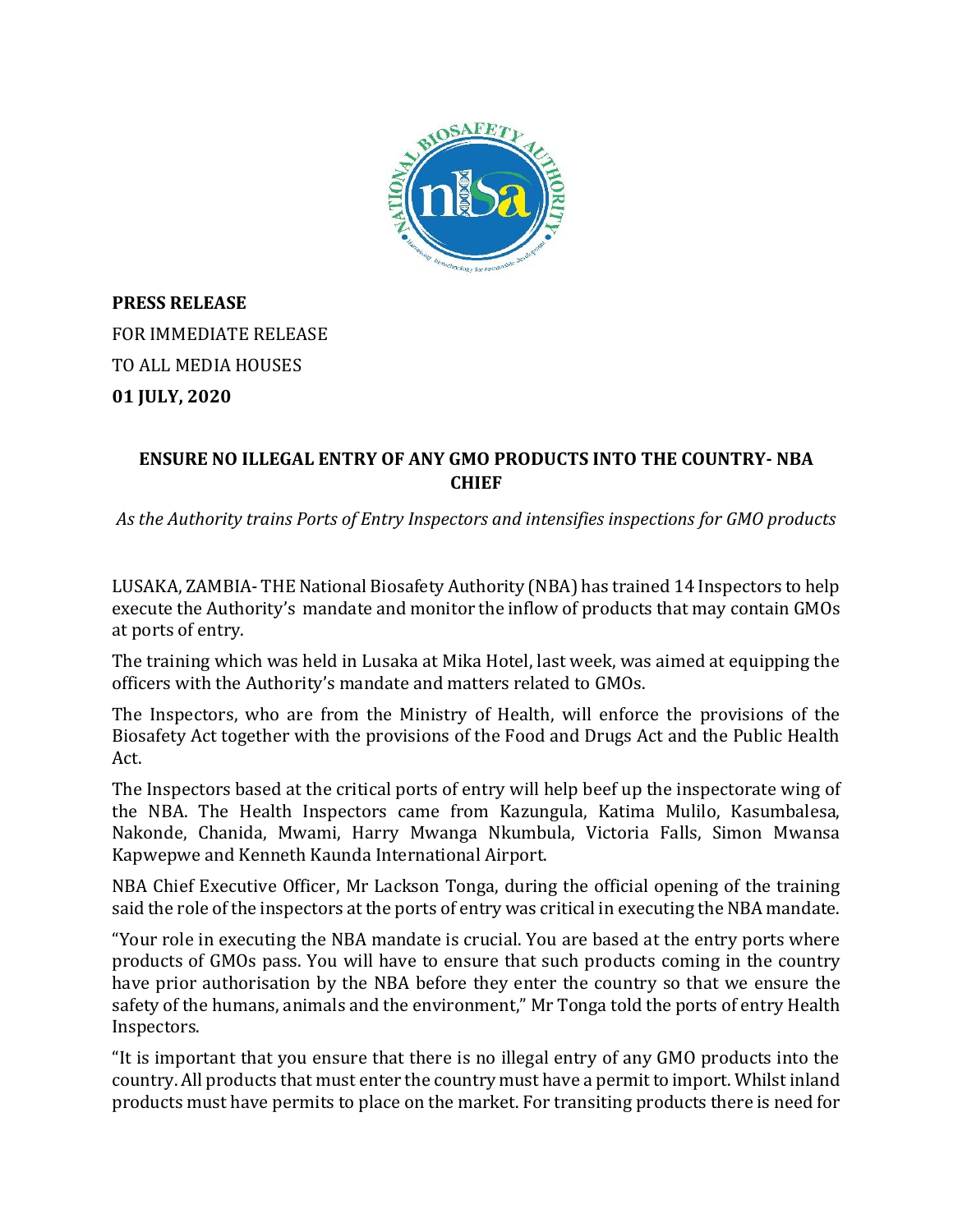the entry and exit ports to communicate effectively and ensure that such products have indeed left the country."

MoH Chief Environmental Health Officer, Doreen Sakala, said it was important that the ports of entry Health Inspectors understood their role and adhered to the provisions of the Biosafety Act No. 10 of 2007.

Mrs Sakala said the training was key for the Inspectors as it provided knowledge for them to critically understand how they will operate.

In 2018, the NBA and the Ministry of Health (MoH) signed a Memoranda of Understanding (MoU) which aimed enhancing public health and food safety. The MoU entails that the MoH provides the NBA with Port of Entry Health Inspectors who will perform some of the Authority's functions.

The MoU was necessitated by the need to collaborate as partners in ensuring the safety of the Zambian consumers. The Biosafety Act has provision to appoint Inspectors who shall conduct inspections on behalf of the Authority.

The objectives of the MoU include ensuring the enforcement of food legislation in Zambia is carried out in an effective, consistent and coordinated manner and promoting efficient enforcement of food regulations and minimize undue regulatory burdens on food business. The MoU also aims at encouraging closer cooperation, liaison and information exchange.

**-Ends-**

**ISSUED BY: SANDRA LOMBE COMMUNICATIONS OFFICER Email: [nbacommunications1@yahoo.com](mailto:nbacommunications1@yahoo.com) or lombe2@gmail.com +260 211 278316 /0977854716/ 0961439503**